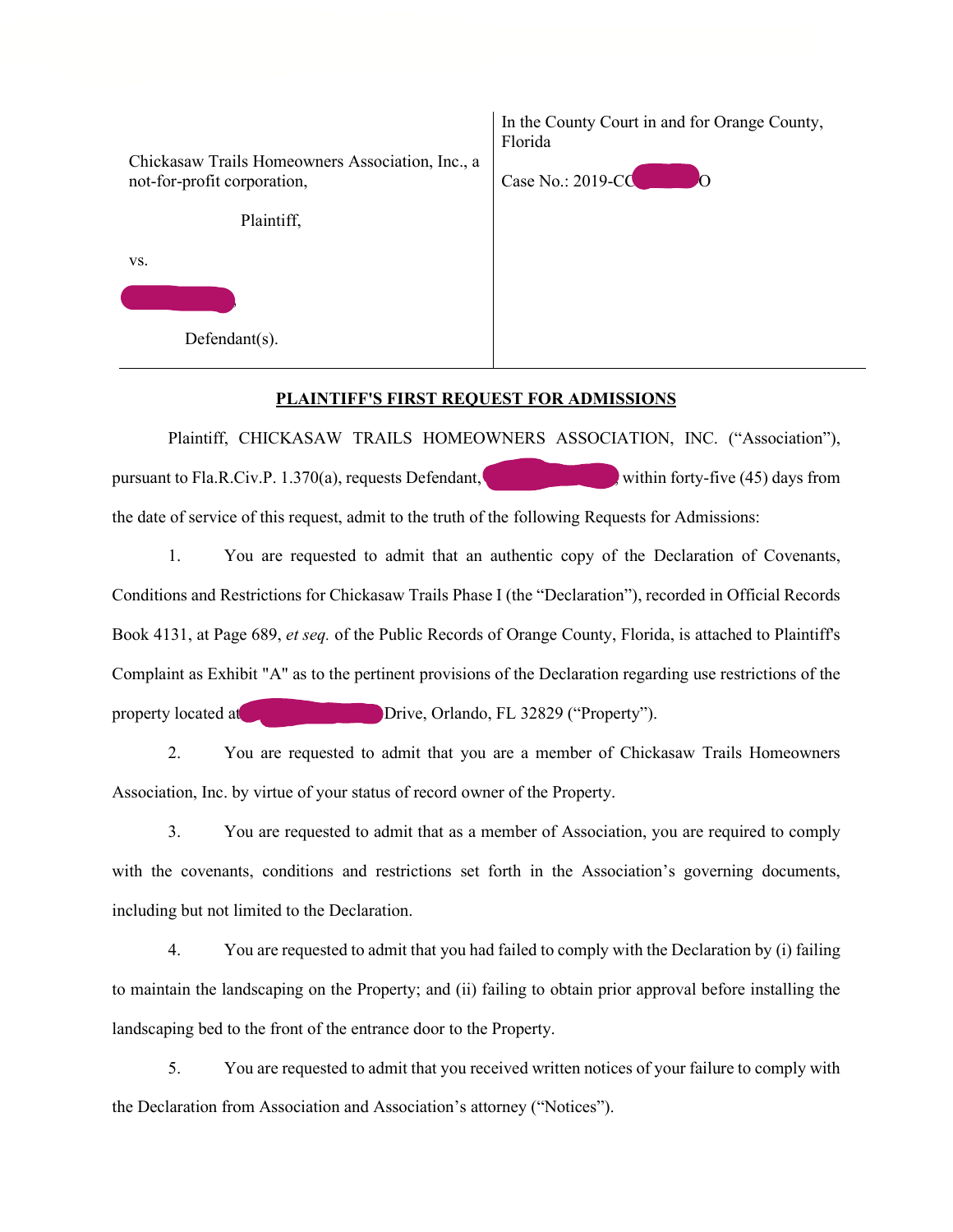6. You are requested to admit that you cured the landscape maintenance violation on the Property subsequent to receiving Notices.

7. You are requested to admit that you failed to timely respond to written notices providing you the opportunity to attend pre-suit mediation to resolve the issues herein.

8. You are requested to admit that you have not paid any legal fees and/or costs incurred by the Association in enforcing its Declaration against you.

9. You are requested to admit that you have yet to receive approval from Association for the landscaping bed in front of the entrance to the Property.

10. Plaintiff reserves the right to add additional requests for admission as they become available.

If you shall reply on or before 45 days after service of process upon you, denying such facts or failing to make such admissions, depositions will be taken to prove the truth of the said facts and application will then be made to the Court for an order requiring you to pay to the Plaintiff reasonable expenses incurred in proving the facts as to which admissions are sought herein, as provided by the Rules of Civil Procedure. Pursuant to the Rules of Civil Procedure, each fact on which admissions is requested shall be deemed admitted if not denied or if no reply is received on or before the 45 days after service of process upon you.

## **CERTIFICATE OF SERVICE**

I HEREBY CERTIFY that a true and correct copy of the foregoing Request to Produce has been furnished by electronic mail or regular U.S. Mail on May 5, 2020 to the attached Service List.

## **DHN ATTORNEYS, P.A.**

3203 Lawton Road, Suite 125 Orlando, Florida 32803 Office: (407) 269-5346 Fax: (407) 650-2765

By: /s/Ryan C. Fong

Ryan C. Fong, Esquire Florida Bar No. 0113279 ryan@dhnattorneys.com